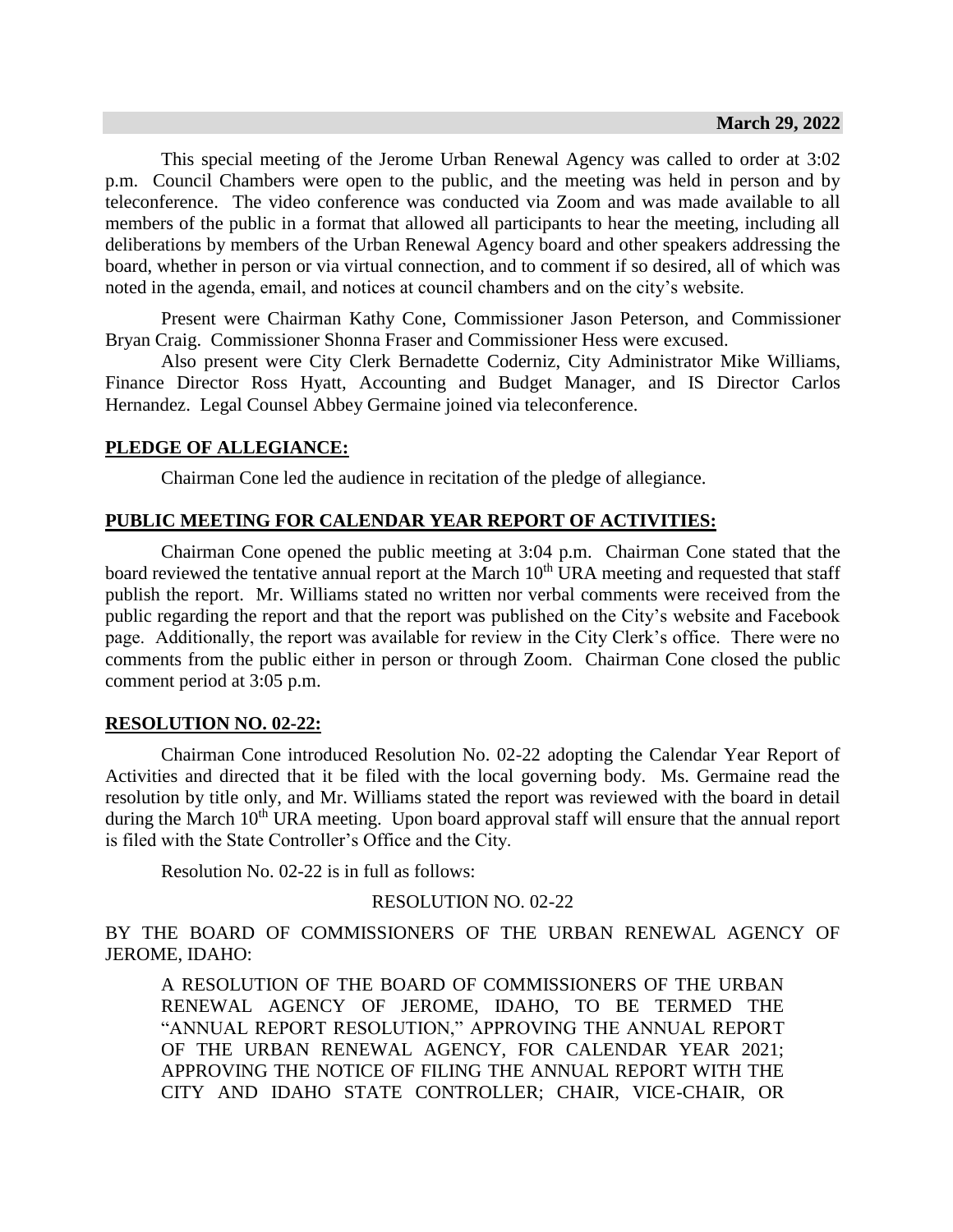## AGENCY ADMINISTRATOR TO FILE SAID REPORT; AND PROVIDING AN EFFECTIVE DATE.

THIS RESOLUTION, made on the date hereinafter set forth by the Jerome Urban Renewal Agency of the city of Jerome, Idaho, an independent public body, corporate and politic, authorized under the authority of the Idaho Urban Renewal Law of 1965, Chapter 20, Title 50, Idaho Code, as amended (the "Law"), and the Local Economic Development Act, Chapter 29, Title 50, Idaho Code, as amended (the "Act"), a duly created and functioning urban renewal agency for Jerome, Idaho, hereinafter referred to as the "Agency."

WHEREAS, the City Council of the City of Jerome, Idaho (the "City"), on December 6, 2005, after notice duly published, conducted a public hearing on the Southeast Industrial Urban Renewal Plan ("Southeast Industrial Plan");

WHEREAS, following said public hearing, the City Council adopted its Ordinance No. 986 on December 6, 2005, approving the Southeast Industrial Plan;

WHEREAS, the City Council, on December 2, 2014, after notice duly published, conducted a public hearing on the First Amendment to the Southeast Industrial Urban Renewal Plan ("First Amended Southeast Industrial Plan");

WHEREAS, following said public hearing, the City Council adopted its Ordinance No. 1133 on December 2, 2014, approving the First Amended Southeast Industrial Plan;

WHEREAS, the City Council, on December 2, 2014, after notice duly published, conducted a public hearing on the Urban Renewal Plan for the Area 4 Urban Renewal Project  $("Area 4 Plan")$ ;

WHEREAS, following said public hearing, the City Council adopted its Ordinance No. 1134 on December 2, 2014, approving the Area 4 Plan;

WHEREAS, the City Council, on December 2, 2014, after notice duly published, conducted a public hearing on the Urban Renewal Plan for the Area 3 Urban Renewal Project ("Area 3 Plan");

WHEREAS, following said public hearing, the City Council adopted its Ordinance No. 1135 on December 2, 2014, approving the Area 3 Plan;

WHEREAS, the City Council, on November 20, 2018, after notice duly published, conducted a public hearing on the Urban Renewal Plan for the Area 5 Urban Renewal Project ("Area 5 Plan");

WHEREAS, following said public hearing, the City Council adopted its Ordinance No. 1172 on December 4, 2018, approving the Area 5 Plan;

WHEREAS, pursuant to Idaho Code Section 20-2006(5)(c), the Agency is required to prepare an annual report and file the annual report with the City and the Idaho State Controller, on or before March 31 of each year;

WHEREAS, pursuant to Idaho Code Section 50-2006(5)(c), the Agency Administrator prepared the annual report of the Agency's activities for calendar year 2021, a copy of which report is attached hereto as Exhibit A and incorporated herein by reference;

WHEREAS, THE Agency Board reviewed and tentatively approved the draft annual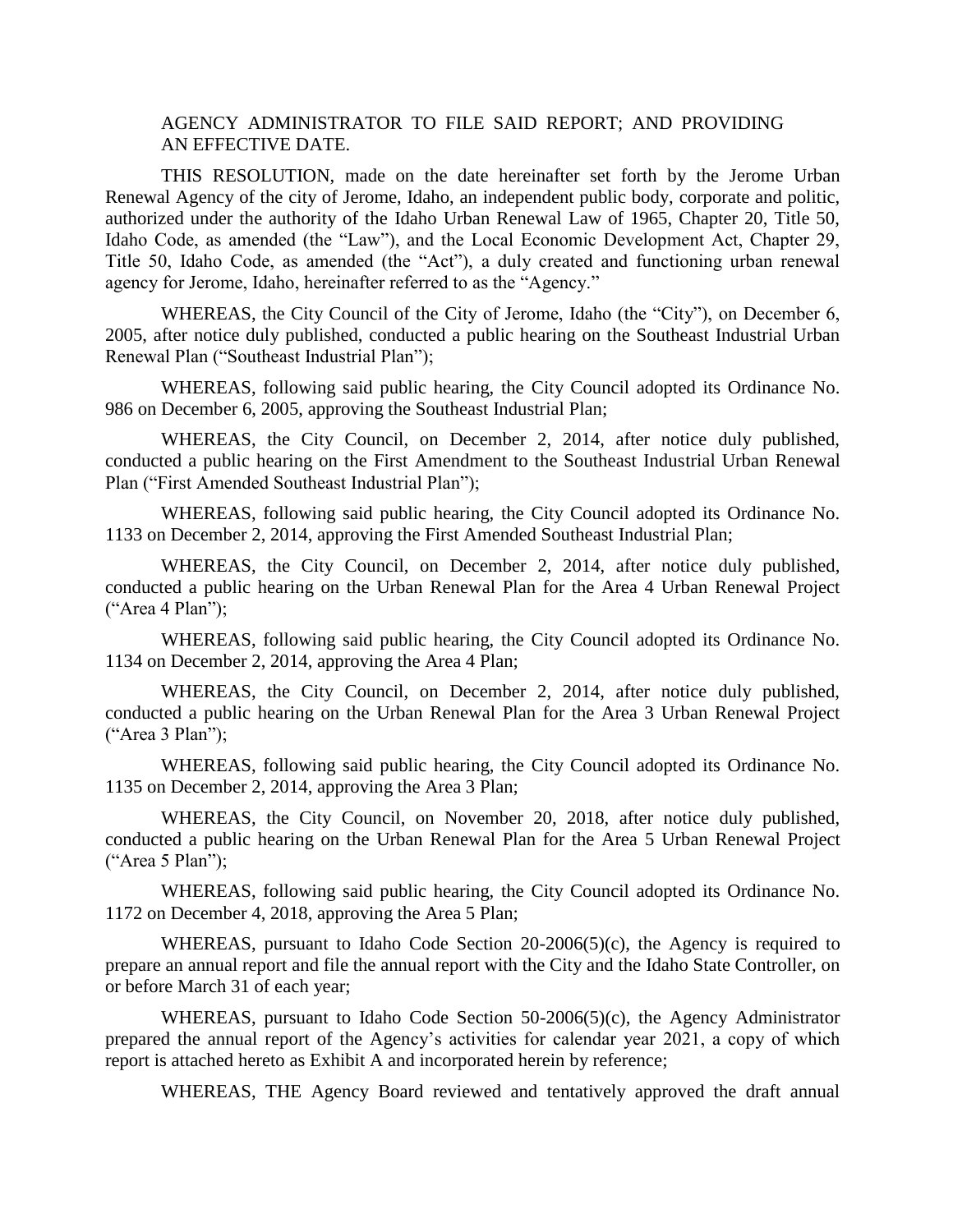report at the March 10, 2022, Board meeting and directed that the report be made available and notice of availability be posted and noticed;

WHEREAS, the Agency has previously solicited comments concerning the annual report by posting a copy on the City of Jerome Facebook page and City website, and copies were available at the City Clerk's office;

WHEREAS, on March 29, 2022, pursuant to Section 50-2006(5)(c), Idaho Code, the Agency held an open public meeting, properly noticed, to report these findings and take comments from the public at the Jerome City Council Chambers, 100 East Avenue A, Jerome, Idaho, on the proposed annual report;

NOW, THEREFORE, BE IT RESOLVED BY THE MEMBERS OF THE BOARD OF COMMISSIONERS OF THE URBAN RENEWAL AGENCY OF JEROME, IDAHO, AS FOLLOWS:

Section 1: That the above statements are true and correct.

Section 2. That the annual report attached hereto as **EXHIBIT A** and the notice of filing the annual report attached hereto as **EXHIBIT B** are hereby approved and adopted by the Agency Board.

Section 3: That the Board Chair, Vice-Chair, or Agency Administrator shall submit said annual report to the City of Jerome, Idaho, and the Idaho State Controller, as directed by the Idaho State Controller's staff, on or before March 31, 2022.

Section 4: That this Resolution shall be in full force and effect immediately upon its adoption and approval.

PASSED AND ADOPTED by the Urban Renewal Agency of the City of Jerome, Idaho, on March 29, 2022. Signed by the Chair of the Board of Commissioners and attested by the Secretary to the Board of Commissioners, on this 29th day of March 2022.

APPROVED:

| By:            |  |
|----------------|--|
| /s/ Kathy Cone |  |
| Chairman       |  |

ATTEST: /s/ Jason Peterson Secretary

Commissioner Craig made a motion to pass Resolution No. 02-22 adopting the Calendar Year Report of Activities. Second to the motion was made by Commissioner Peterson. After consideration the motion passed unanimously by the following vote: **AYES**: Chairman Cone, Commissioner Peterson, and Commissioner Craig. **NAYES**: None.

### **LEGISLATIVE UPDATE:**

Ms. Germaine stated the legislative session should be ending on Thursday. Several bills were introduced related to tax relief within the last two weeks but Ms. Germaine stated none appear to have gained any traction so far and should not have an impact on URA's. A thorough